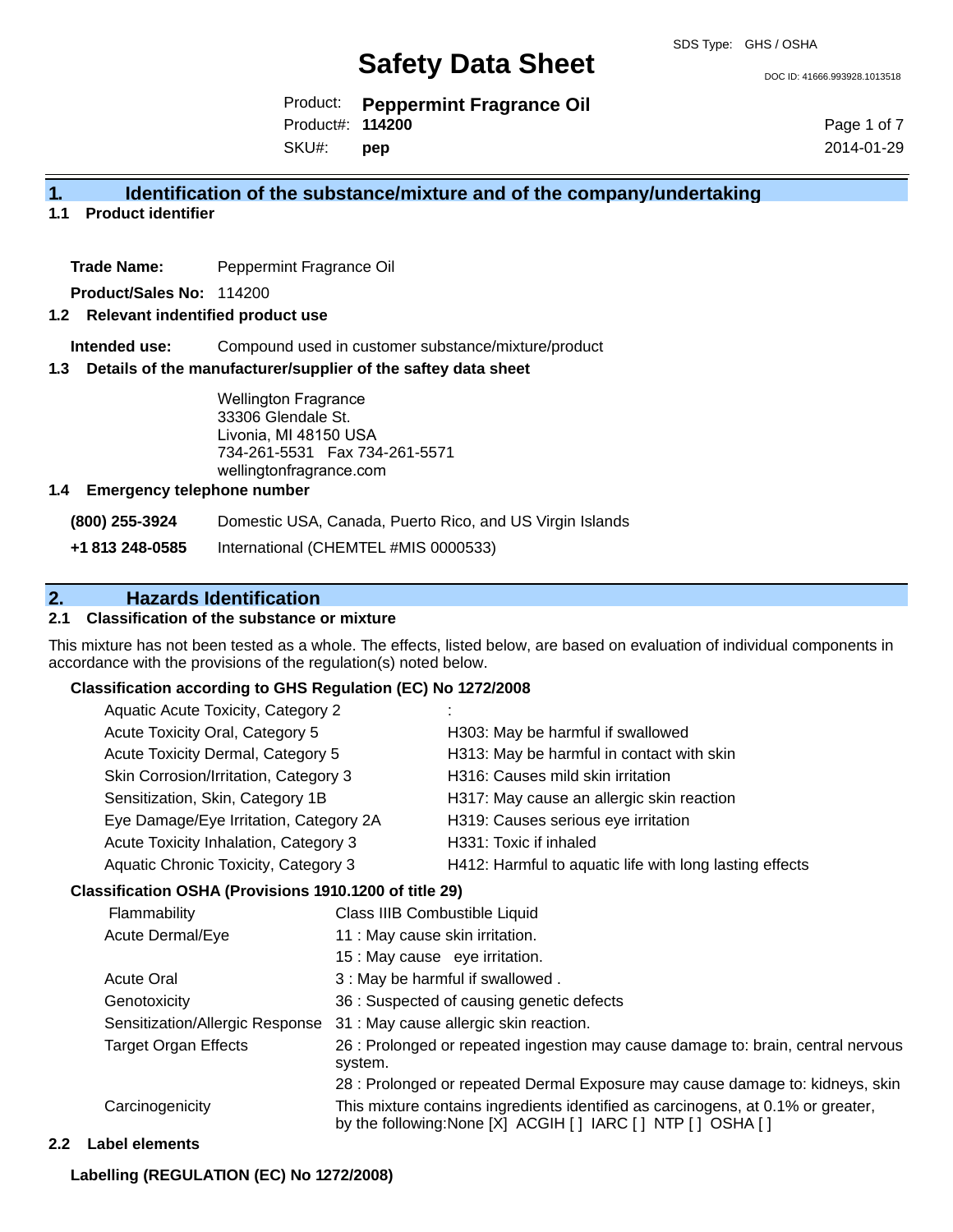Product: **Peppermint Fragrance Oil**

Product#: **114200**

SKU#: **pep** Page 2 of 7 2014-01-29

DOC ID: 41666.993928.1013518

**Hazard pictograms**



#### **Signal Word: Danger, Warning**

#### **Hazard statments**

| H <sub>303</sub> | May be harmful if swallowed                       |
|------------------|---------------------------------------------------|
| H313             | May be harmful in contact with skin               |
| H316             | Causes mild skin irritation                       |
| H317             | May cause an allergic skin reaction               |
| H319             | Causes serious eye irritation                     |
| H331             | Toxic if inhaled                                  |
| H412             | Harmful to aquatic life with long lasting effects |

#### **Precautionary Statements**

#### **Prevention:**

| I I GV GI ILIVII.    |                                                                                                                                  |
|----------------------|----------------------------------------------------------------------------------------------------------------------------------|
| P <sub>2</sub> 33    | Keep container tightly closed                                                                                                    |
| P <sub>264</sub>     | Wash hands thoroughly after handling                                                                                             |
| P <sub>271</sub>     | Use only outdoors or in a well-ventilated area                                                                                   |
| P <sub>272</sub>     | Contaminated work clothing should not be allowed out of the workplace                                                            |
| P <sub>273</sub>     | Avoid release to the environment                                                                                                 |
| Response:            |                                                                                                                                  |
| $P302 + P352$        | IF ON SKIN: Wash with soap and water                                                                                             |
| $P304 + P340$        | IF INHALED: Remove victim to fresh air and keep at rest in a position comfortable for<br>breathing                               |
| $P305 + P351 + P338$ | IF IN EYES: Rinse cautiously with water for several minutes Remove contact lenses if<br>present and easy to do. continue rinsing |
| P311                 | Call a POISON CENTER or doctor/physician                                                                                         |
| ר 10 מ               | Call a DOISON CENTER or dooter/physician if you feel upwell                                                                      |

- P312 Call a POISON CENTER or doctor/physician if you feel unwell
- P333 + P313 If skin irritation or a rash occurs: Get medical advice/attention
- P337 + P313 If eye irritation persists: Get medical advice/attention
- P363 Wash contaminated clothing before reuse
- **2.3 Other Hazards**

#### **no data available**

#### **3. Composition/Information on Ingredients**

#### **3.1 Mixtures**

This product is a complex mixture of ingredients, which contains among others the following substance(s), presenting a health or environmental hazard within the meaning of the UN Globally Harmonized System of Classification and Labeling of Chemicals (GHS):

| CAS#       | EC# | Conc. |                           |
|------------|-----|-------|---------------------------|
| Ingredient |     | Range | <b>GHS Classification</b> |

**In Industrial COSHA Classification**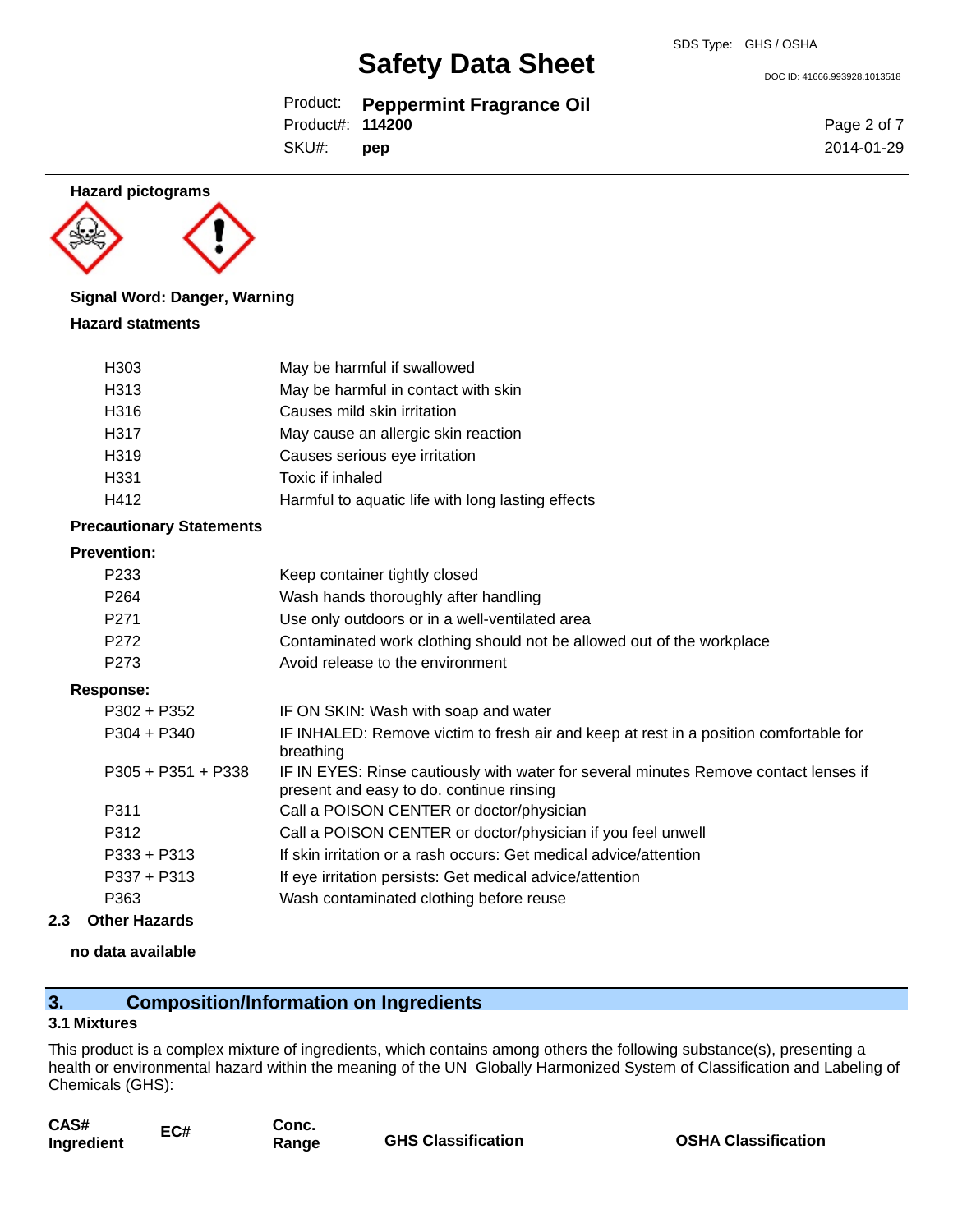DOC ID: 41666.993928.1013518

|                        |                                  | Product:<br>Product#:                          | <b>Peppermint Fragrance Oil</b><br>114200 | Page 3 of 7                |
|------------------------|----------------------------------|------------------------------------------------|-------------------------------------------|----------------------------|
|                        |                                  | SKU#:                                          | pep                                       | 2014-01-29                 |
| CAS#<br>Ingredient     | EC#                              | Conc.<br>Range                                 | <b>GHS Classification</b>                 | <b>OSHA Classification</b> |
| 84-66-2                | 201-550-6                        | $50 - 60 %$                                    | H316                                      |                            |
| Diethyl phthalate      |                                  |                                                |                                           |                            |
| 8050-15-5              | 232-476-2                        | $10 - 20%$                                     | H412                                      | 31                         |
|                        |                                  | Methyl ester of rosin (partially hydrogenated) |                                           |                            |
| 120-51-4               | 204-402-9                        | $10 - 20%$                                     | H302; H313; H411                          | 28, 3                      |
| <b>Benzyl Benzoate</b> |                                  |                                                |                                           |                            |
| $121 - 33 - 5$         | 204-465-2                        | $5 - 10%$                                      | H303; H319                                | 31                         |
| Vanillin               |                                  |                                                |                                           |                            |
| 121-32-4               | 204-464-7                        | $2 - 5%$                                       | H303; H320                                |                            |
| Ethyl vanillin         |                                  |                                                |                                           |                            |
| 8006-90-4              | 282-015-4                        | $2 - 5%$                                       | H227; H303; H315; H411                    | 11, 15, 26, 31             |
|                        | Mentha piperita (Peppermint) oil |                                                |                                           |                            |
| 15356-70-4             | 239-388-3                        | $2 - 5%$                                       | H227; H303; H315; H319                    |                            |
| <b>Menthol racemic</b> |                                  |                                                |                                           |                            |
| 14073-97-3             | 237-926-1                        | $1 - 2%$                                       | H227; H303; H315; H317                    | 26, 3, 36                  |
| I-Menthone             |                                  |                                                |                                           |                            |
| 68917-18-0             | 290-058-5                        | $1 - 2%$                                       | H227; H302; H315; H411                    |                            |
|                        | Mentha arvensis leaf oil         |                                                |                                           |                            |

See Section 16 for full text of GHS classification codes

Total Hydrocarbon Content  $(\% w/w) = 0.18$ 

| 4.<br><b>First Aid Measures</b>                                                   |                                                                                                               |
|-----------------------------------------------------------------------------------|---------------------------------------------------------------------------------------------------------------|
| <b>Description of first aid measures</b><br>4.1                                   |                                                                                                               |
| Inhalation:                                                                       | Remove from exposure site to fresh air and keep at rest.<br>Obtain medical advice.                            |
| Eye Exposure:                                                                     | Flush immediately with water for at least 15 minutes.<br>Contact physician if symptoms persist.               |
| <b>Skin Exposure:</b>                                                             | Remove contaminated clothes. Wash thoroughly with water (and soap).<br>Contact physician if symptoms persist. |
| Ingestion:                                                                        | Rinse mouth with water and obtain medical advice.                                                             |
| Most important symptoms and effects, both acute and delayed<br>4.2                |                                                                                                               |
| Symptoms:                                                                         | no data available                                                                                             |
| Risks:                                                                            | Refer to Section 2.2 "Hazard Statements"                                                                      |
| Indication of any immediate medical attention and special treatment needed<br>4.3 |                                                                                                               |
| Treatment:                                                                        | Refer to Section 2.2 "Response"                                                                               |
| 5.<br><b>Fire-Fighting measures</b>                                               |                                                                                                               |
| <b>Extinguishing media</b><br>5.1                                                 |                                                                                                               |

Suitable: Carbon dioxide (CO2), Dry chemical, Foam **Unsuitable Do not use a direct water jet on burning material** 

**5.2 Special hazards arising from the substance or mixture**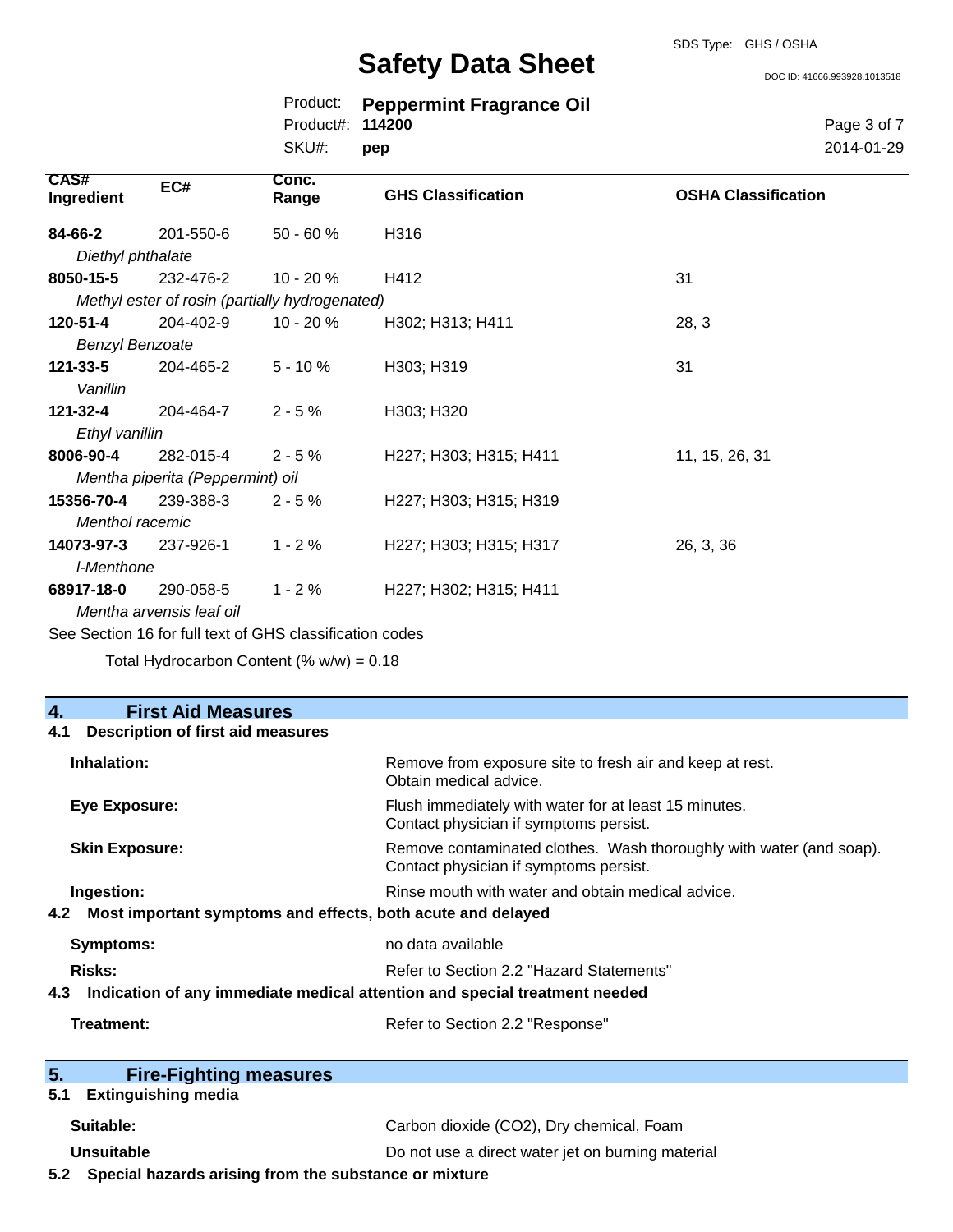DOC ID: 41666.993928.1013518

|                  | Product: Peppermint Fragrance Oil |
|------------------|-----------------------------------|
| Product#: 114200 |                                   |

SKU#: **pep** Page 4 of 7 2014-01-29

**During fire fighting:** Water may be ineffective

**5.3 Advice for firefighters**

**Further information:** Standard procedure for chemical fires

#### **6. Accidental Release Measures**

#### **6.1 Personal precautions, protective equipment and emergency procedures**

Avoid inhalation and contact with skin and eyes. A self-contained breathing apparatus is recommended in case of a major spill.

#### **6.2 Environmental precautions**

Keep away from drains, soil, and surface and groundwater.

#### **6.3 Methods and materials for containment and cleaning up**

Clean up spillage promptly. Remove ignition sources. Provide adequate ventilation. Avoid excessive inhalation of vapors. Gross spillages should be contained by use of sand or inert powder and disposed of according to the local regulations.

#### **6.4 Reference to other sections**

Not Applicable

#### **7. Handling and Storage**

#### **7.1 Precautions for safe handling**

Apply according to good manufacturing and industrial hygiene practices with proper ventilation. Do not drink, eat or smoke while handling. Respect good personal hygiene.

#### **7.2 Conditions for safe storage, including any incompatibilities**

Store in a cool, dry and ventilated area away from heat sources and protected from light in tightly closed original container. Avoid plastic and uncoated metal container. Keep air contact to a minimum.

#### **7.3 Specific end uses**

No information available

#### **8. Exposure Controls/Personal Protection**

#### **8.1 Control parameters**

| <b>Exposure Limits:</b> |  |
|-------------------------|--|
|-------------------------|--|

| <b>Component</b> |                   | <b>ACGIH</b> | ACGIH<br>TWA ppm STEL ppm TWA ppm STEL ppm | OSHA | <b>OSHA</b> |  |
|------------------|-------------------|--------------|--------------------------------------------|------|-------------|--|
| 84-66-2          | Diethyl phthalate |              |                                            |      |             |  |

**Engineering Controls:** Use local exhaust as needed.

#### **8.2 Exposure controls - Personal protective equipment**

| Eye protection:                | Tightly sealed goggles, face shield, or safety glasses with brow guards and side shields, etc.<br>as may be appropriate for the exposure |
|--------------------------------|------------------------------------------------------------------------------------------------------------------------------------------|
| <b>Respiratory protection:</b> | Avoid excessive inhalation of concentrated vapors. Apply local ventilation where appropriate.                                            |
| <b>Skin protection:</b>        | Avoid Skin contact. Use chemically resistant gloves as needed.                                                                           |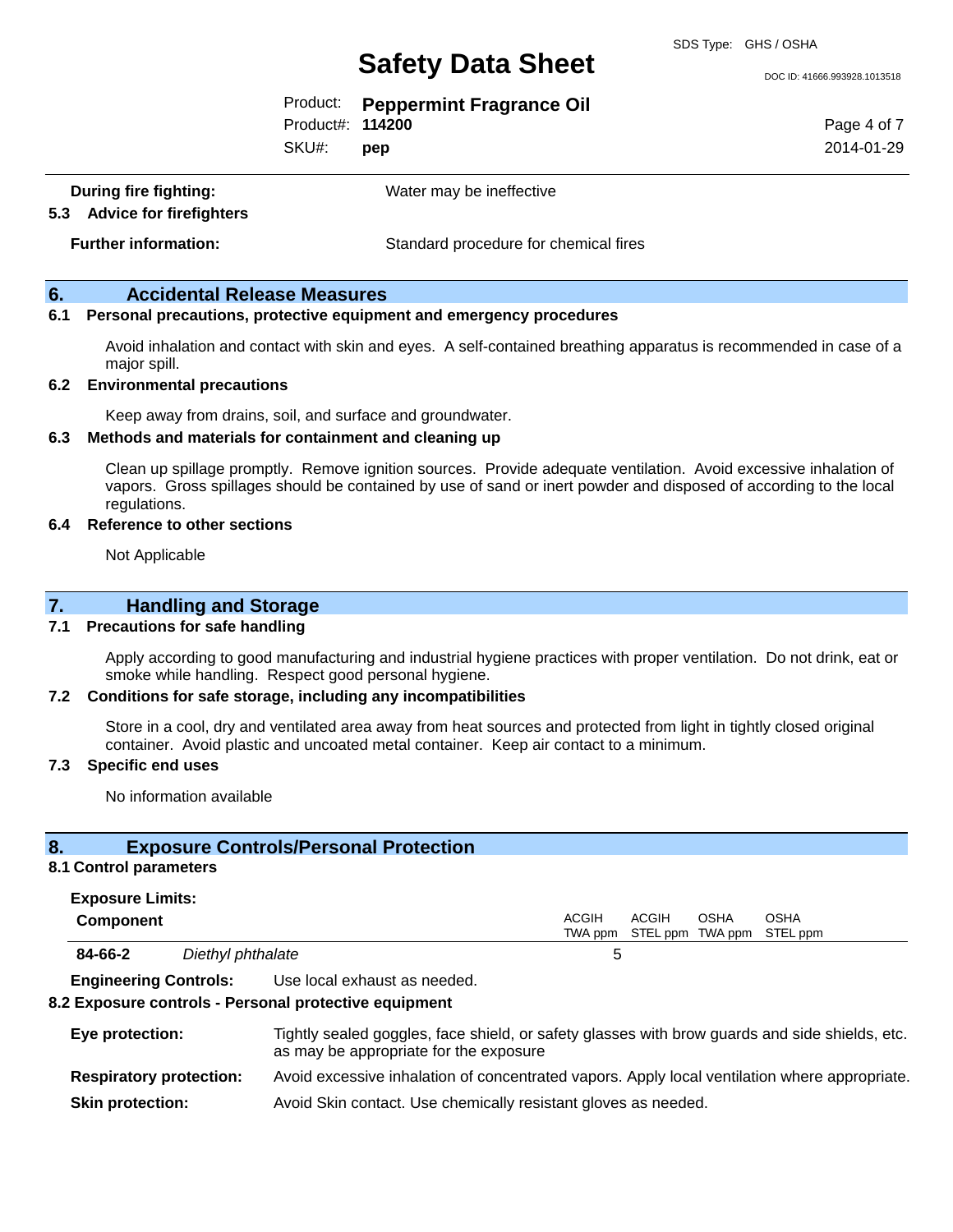Product: **Peppermint Fragrance Oil** Product#: **114200**

SKU#: **pep**

### **9. Physical and Chemical Properties**

#### **9.1 Information on basic physical and chemical properties**

| Appearance:                  | Conforms to Standard     |
|------------------------------|--------------------------|
| Odor:                        | Conforms to Standard     |
| Color:                       | Colorless to Yellow Tint |
| Viscosity:                   | Liquid                   |
| <b>Freezing Point:</b>       | Not determined           |
| <b>Boiling Point:</b>        | Not determined           |
| <b>Melting Point:</b>        | Not determined           |
| <b>Flashpoint:</b>           | >200 F (93.33 C)         |
| <b>Auto flammability:</b>    | Not determined           |
| <b>Explosive Properties:</b> | None Expected            |
| <b>Oxidizing properties:</b> | None Expected            |
| Vapor Pressure (mmHg@20 C):  | 0.0083                   |
| %VOC:                        | 1                        |
| Specific Gravity @ 25 C:     | 1.0945                   |
| Density @ 25 C:              | 1.0915                   |
| Refractive Index @ 25 C:     | 1.5135                   |
| Soluble in:                  | Oil                      |

### **10. Stability and Reactivity**

| <b>10.1 Reactivity</b>                  | None                                               |
|-----------------------------------------|----------------------------------------------------|
| <b>10.2 Chemical stability</b>          | Stable                                             |
| 10.3 Possibility of hazardous reactions | None known                                         |
| <b>10.4 Conditions to avoid</b>         | None known                                         |
| 10.5 Incompatible materials             | Strong oxidizing agents, strong acids, and alkalis |
| 10.6 Hazardous decomposition products   | None known                                         |

| <b>Toxicological Information</b><br>11. |                                                          |
|-----------------------------------------|----------------------------------------------------------|
| <b>11.1 Toxicological Effects</b>       |                                                          |
| <b>Acute toxicity - Oral</b>            | (LD50: 4,310.34) May be harmful if swallowed             |
| <b>Acute toxicity - Dermal</b>          | (LD50: 4,950.50) May be harmful in contact with skin     |
| <b>Acute toxicity - Inhalation</b>      | (LC50: 6.94) Toxic if inhaled                            |
| <b>Skin corrosion / irritation</b>      | Causes mild skin irritation                              |
| Serious eye damage / irritation         | Causes serious eye irritation                            |
| <b>Respiratory sensitization</b>        | Not classified - the classification criteria are not met |
| <b>Skin sensitization</b>               | May cause an allergic skin reaction                      |

Page 5 of 7 2014-01-29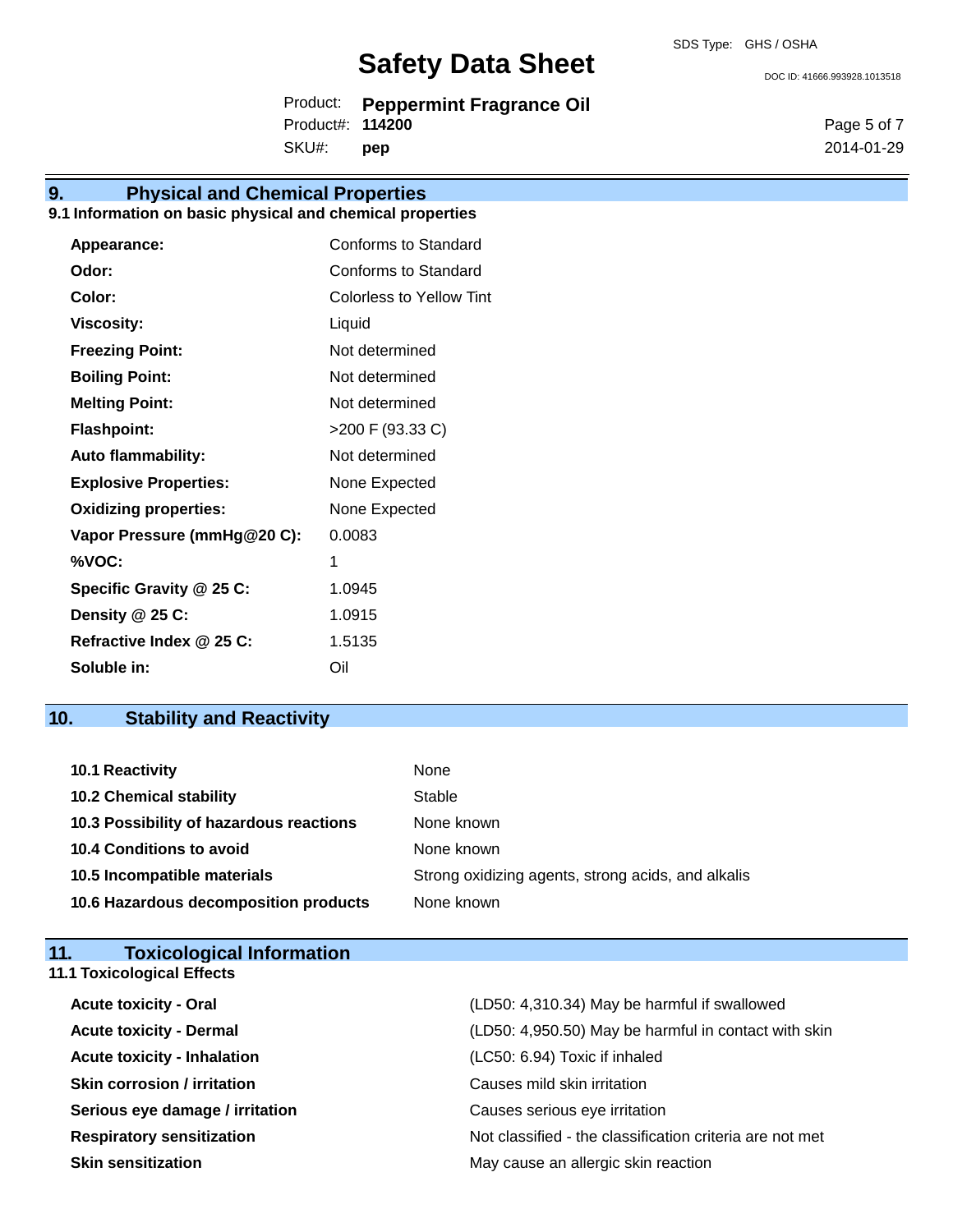DOC ID: 41666.993928.1013518

|                  | Product: Peppermint Fragrance Oil |
|------------------|-----------------------------------|
| Product#: 114200 |                                   |
| SKU#: <b>pep</b> |                                   |

**pep Germ cell mutagenicity Not classified - the classification criteria are not met Carcinogenicity Carcinogenicity Not classified - the classification criteria are not met Reproductive toxicity** Not classified - the classification criteria are not met **Specific target organ toxicity - single exposure** Not classified - the classification criteria are not met **Specific target organ toxicity - repeated exposure** Not classified - the classification criteria are not met Aspiration hazard<br>
Not classified - the classification criteria are not met

| 12.<br><b>Ecological Information</b> |                                                   |
|--------------------------------------|---------------------------------------------------|
| <b>12.1 Toxicity</b>                 |                                                   |
| <b>Acute acquatic toxicity</b>       |                                                   |
| <b>Chronic acquatic toxicity</b>     | Harmful to aquatic life with long lasting effects |
| <b>Toxicity Data on soil</b>         | no data available                                 |
| <b>Toxicity on other organisms</b>   | no data available                                 |
| 12.2 Persistence and degradability   | no data available                                 |
| 12.3 Bioaccumulative potential       | no data available                                 |
| 12.4 Mobility in soil                | no data available                                 |
| 12.5 Other adverse effects           | no data available                                 |

#### **13. Disposal Conditions**

#### **13.1 Waste treatment methods**

Do not allow product to reach sewage systems. Dispose of in accordance with all local and national regulations. Send to a licensed waste management company.The product should not be allowed to enter drains, water courses or the soil. Do not contaminate ponds, waterways or ditches with chemical or used container.

#### **14. Transport Information**

| Regulator                                | <b>Class</b> | <b>Pack Group</b>                   | <b>Sub Risk</b> | UN-nr. |
|------------------------------------------|--------------|-------------------------------------|-----------------|--------|
| U.S. DOT (Non-Bulk)                      |              | Not Regulated - Not Dangerous Goods |                 |        |
| <b>Chemicals NOI</b>                     |              |                                     |                 |        |
| <b>ADR/RID (International Road/Rail)</b> |              | Not Regulated - Not Dangerous Goods |                 |        |
| <b>Chemicals NOI</b>                     |              |                                     |                 |        |
| <b>IATA (Air Cargo)</b>                  |              | Not Regulated - Not Dangerous Goods |                 |        |
| <b>Chemicals NOI</b>                     |              |                                     |                 |        |
| IMDG (Sea)                               |              | Not Regulated - Not Dangerous Goods |                 |        |
| <b>Chemicals NOI</b>                     |              |                                     |                 |        |

Page 6 of 7

2014-01-29